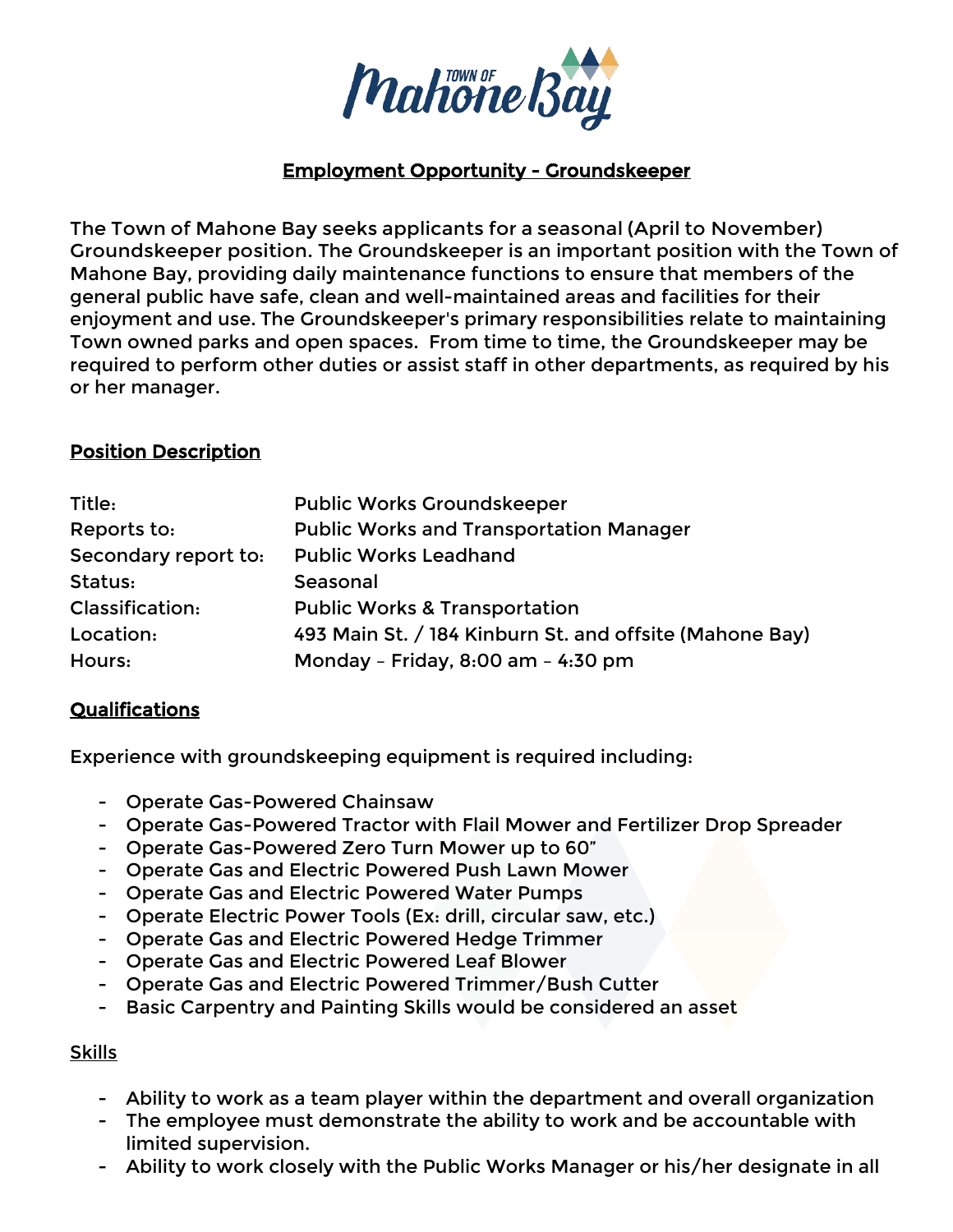matters relating to the Public Works Department.

- Maintain a positive demeanor and congenial manner in dealing with the public, other employees and Managers. Valid NS Driver's License (Class 5)
- Specific Training/Knowledge or Demonstrated Ability Related to Horticulture and Turf Management.
- Workplace Safety Requirements (Including NS Occupational Health and Safety Act)
- Emergency First Aid Certification (St. John Ambulance or Red Cross)
- WHMIS (Workplace Hazardous Materials Information System) Training
- Be of a Level of Health and Physical Ability to Perform Heavy Lifting and Long Periods of Physical Exertion.

## Summary of Principle Duties and Functions

### Specific Duties

- The Groundskeeper is responsible for providing general labor related to maintaining all park and other designated properties, including the facilities and equipment located at these sites.
- Specific duties include, but are not limited to the following; mowing/trimming grass, maintaining public area waste receptacles, seeding/sodding, planting, lime and fertilizer applications, pruning shrubs, maintaining annual/perennial beds, painting, infield maintenance of ball field, safety inspections of playground and other equipment/facilities, trails/pathways surface maintenance, leaf collection/removal, and other such duties as may be required to ensure that park and open space areas are safe, clean and well maintained.

## Accountabilities

- Keep on top of all developments within the Public Works operations, equipment uses and maintenance and report pertinent matters to the attention of the Public Works Manager or Leadhand
- Maintain courteous and positive public relations with customers, including, residents of the community, representatives of organizations and other town staff by delivering quality service.
- Completes logs and other written documentation as required by Public Works Manager.
- The Groundskeeper shall comply with all terms and conditions set forth in the Town of Mahone Bay - Personnel Policy Manual, and any other policy/procedure statements approved by the employer.

# Application deadline: 3:00pm, June 3rd, 2022